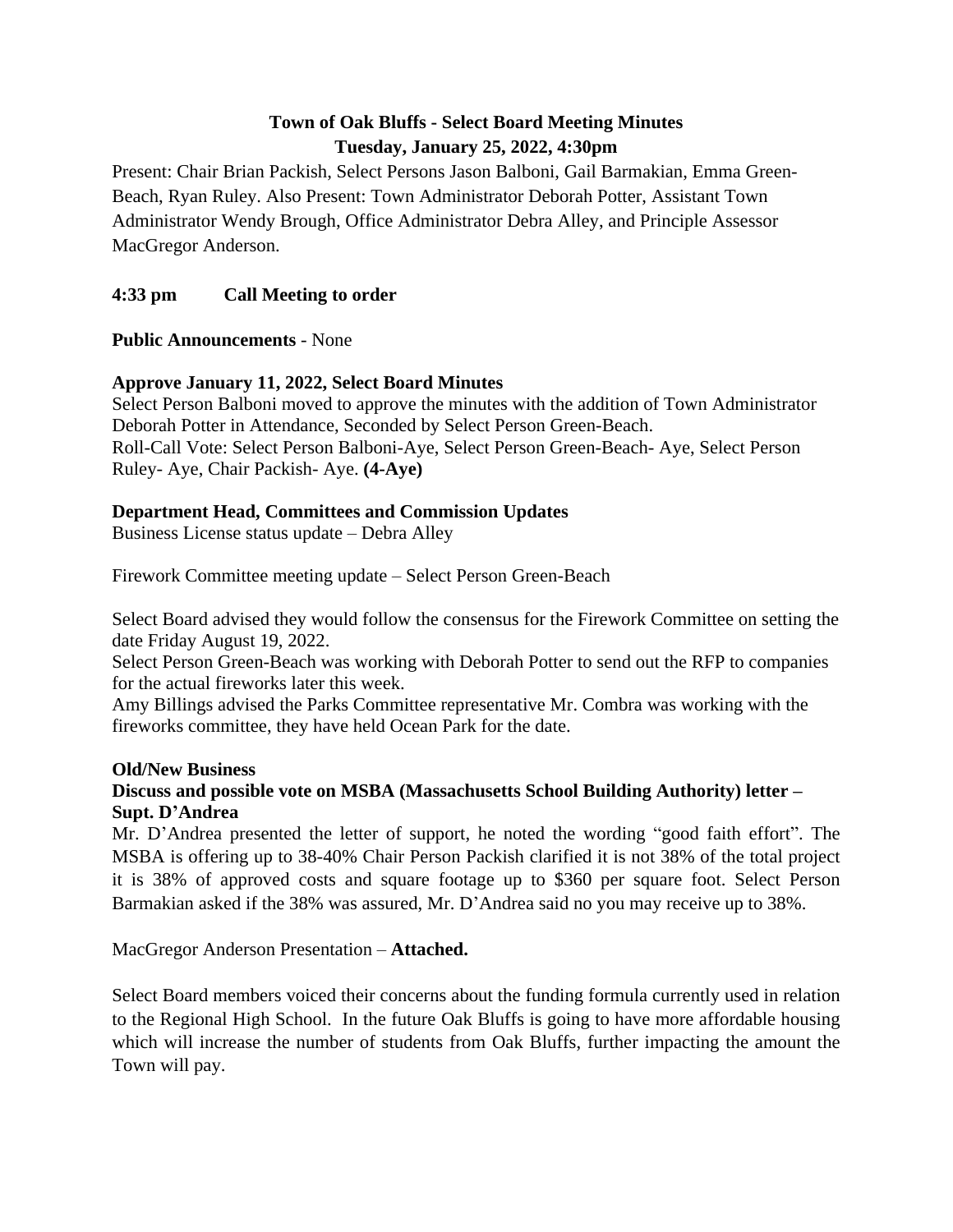Chairperson Packish said Select Board will work with Town Administrator Deborah Potter on writing an amended letter of support including wording about changing the capital formula for this capital project. The letter will be signed by Vice-Chair Ruley.

Select Person Balboni moved the Select Board would sign an amended letter, Seconded by Select Person Green-Beach.

Roll-Call Vote: Select Person Balboni-Aye, Select Person Green-Beach- Aye, Select Person Barmakian – Aye, Select Person Ruley- Aye, Chair Packish- Aye. **(5-Aye)**

## **Review, discuss and possible vote on Security Camera Policy for Town Buildings – ATA Wendy Brough**

Security cameras are being installed in the new town hall; cameras have not been used previously in town buildings. Select Person Balboni would like the policy to be reviewed by council before policy implemented.

Select Person Balboni moved the Select Board would sign a Security Camera Policy for Town Building once the policy had been reviewed by Town Council, motion seconded by Select Person Green-Beach.

Roll-Call Vote: Select Person Balboni-Aye, Select Person Barmakian – Aye, Select Person Green-Beach- Aye, Select Person Ruley- Aye, Chair Packish- Aye. **(5-Aye)**

Amy Billings Parks Commission inquired about the possibility of using this policy if the Parks Commission adds security cameras or web cams in public places and parks.

Wendy Brough will do some due diligence and speak to Town Council about the policy required for utilization of security cameras in public places and Town Parks.

## **Review and possible vote to approve letter of support for EOEEA / East Chop Grant application – ATA Wendy Brough**

Select Person Balboni moved the Select Board would vote to sign the letter of support for EOEEA, signed by Vice Chair Ruley Seconded by Select Person Barmakian.

Roll-Call Vote: Select Person Balboni-Aye, Select Person Barmakian – Aye, Select Person Green-Beach- Aye, Select Person Ruley- Aye, Chair Packish- Aye. **(5-Aye)**

## **Discuss and possible vote of appointment of two full time police officers. Officer Bobbie Distin and Officer Savanna Barnes – Chief Blake**

Select Person Balboni moved to appoint Officer Bobbie Distin as a full-time police officer with the Oak Bluffs Police Department, Seconded by Select Person Barmakian.

Roll-Call Vote: Select Person Balboni-Aye, Select Person Barmakian – Aye, Select Person Green-Beach- Aye, Select Person Ruley- Aye, Chair Packish- Aye. **(5-Aye)**

Select Person Balboni moved to appoint Officer Savanna Barnes as a full-time police officer with the Oak Bluffs Police Department, Seconded by Select Person Barmakian.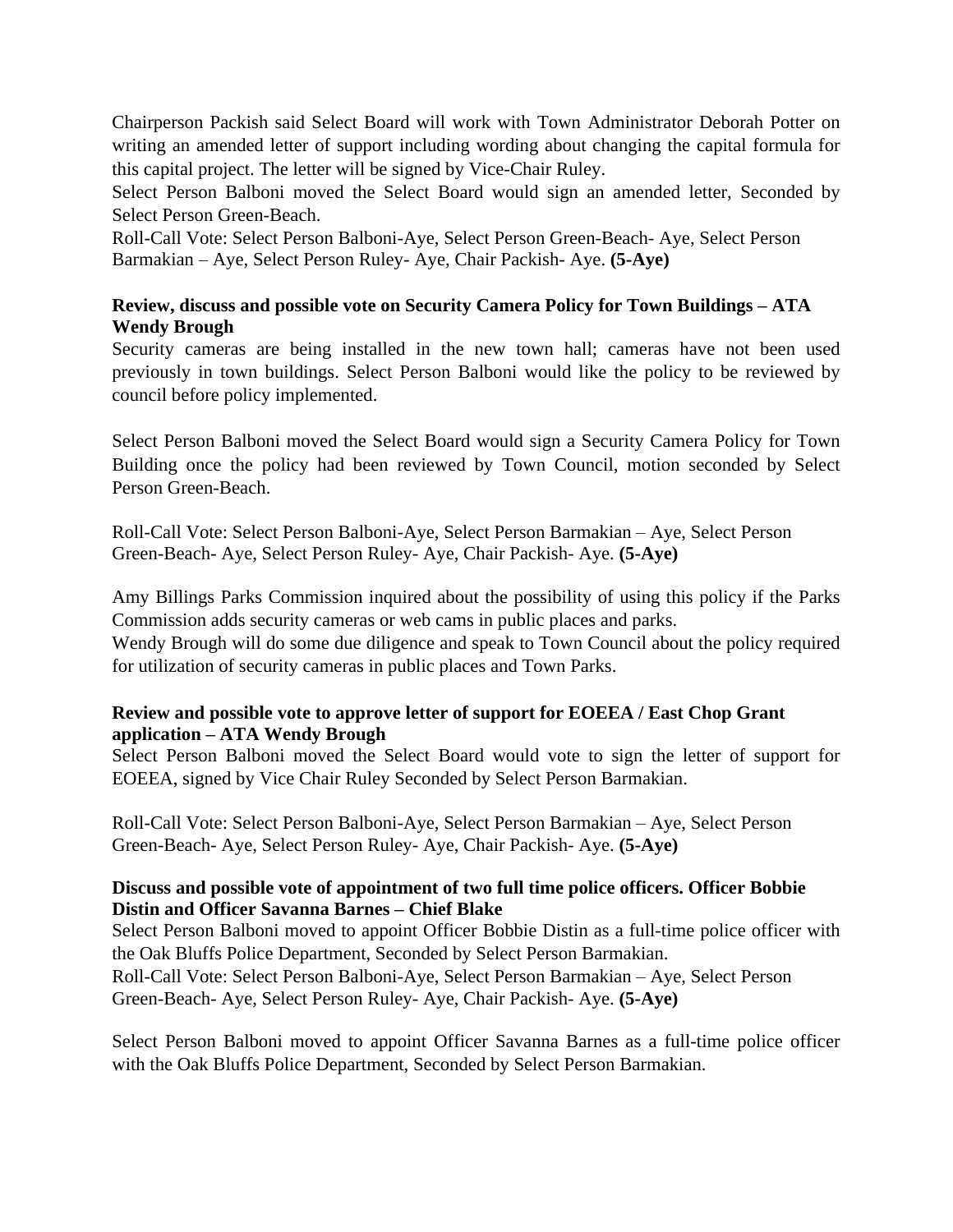Roll-Call Vote: Select Person Balboni-Aye, Select Person Barmakian – Aye, Select Person Green-Beach- Aye, Select Person Ruley- Aye, Chair Packish- Aye. **(5-Aye)**

## **Status update, discussion, and possible vote of the next steps on the North Bluff /Seaview Avenue Project - Craig Miller Waterfield Design Group**

Select Person Balboni moved to have Craig Miller from Waterfield Design Group to move the North Bluff Seaview project to The Martha's Vineyard Commission, Seconded by Select Person Green-Beach and Select Person Ruley.

Roll-Call Vote: Select Person Balboni-Aye, Select Person Barmakian – Aye, Select Person Green-Beach- Aye, Select Person Ruley- Aye, Chair Packish- Aye. **(5-Aye)**

## **Review and discuss 30-day letter from Southern Tier 40B project. Mark Leonard (Planning Board), Phillippe Jordi (Island Housing Trust)**

Discussions about the number of units which will be included in phase one, due to increased impact on the wastewater. Martha's Vineyard Commission and Town of Oak Bluffs have different levels of nitrogen allowed under the CWMP.

Deborah Potter and Select Person Barmakian will work on a letter with Mark Leonard (Planning Board) and Phillippe Jordi (Island Housing Trust) signed by Vice Chair Ruley.

## **Appointments**

Streetscape Project Review Committee Citizens Representative.

- Kathy Laskowski off island until March
- Christina Izzo
- Tommye-Ann Brown

Select Person Balboni moved to appoint Kathy Laskowski, Christina Izzo and Tommye-Anne Brown to the Streetscape Project Review Committee, Seconded Select Person Barmakian.

Roll-Call Vote: Select Person Balboni-Aye, Select Person Barmakian – Aye, Select Person Green-Beach- Aye, Select Person Ruley- Aye, Chair Packish- Aye. **(5-Aye)**

## Fireworks Working Group

Christina Izzo

Select Person Balboni moved to appoint **Christina Izzo** to the Fireworks Working Group, Seconded Select Person Barmakian.

Roll-Call Vote: Select Person Balboni-Aye, Select Person Barmakian – Aye, Select Person Green-Beach- Aye, Select Person Ruley- Aye, Chair Packish- Aye. **(5-Aye)**

Historical Commission

- Kathy Laskowski
- Tommye-Ann Brown